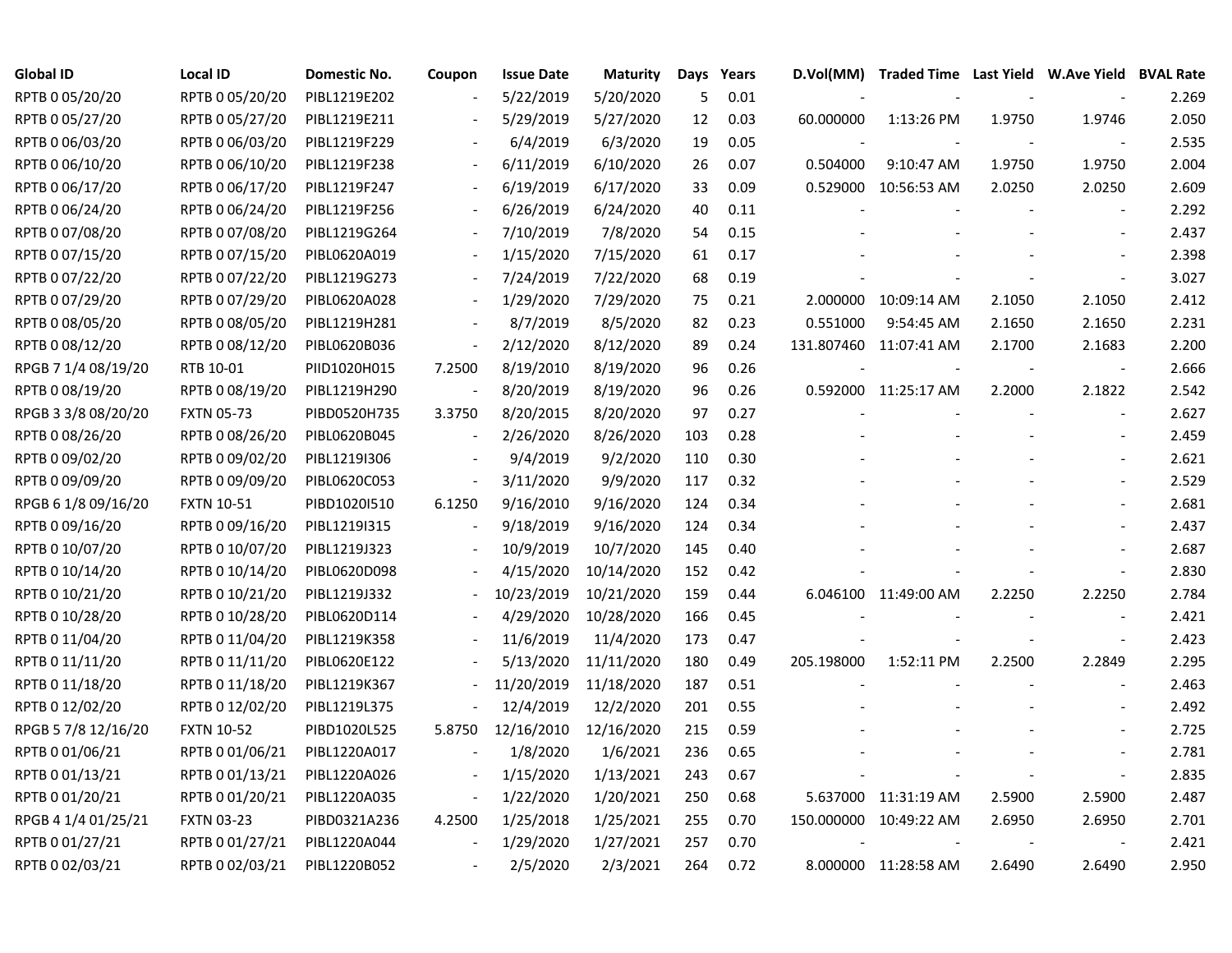| <b>Global ID</b>     | <b>Local ID</b>   | Domestic No. | Coupon                   | <b>Issue Date</b> | <b>Maturity</b>  |     | Days Years | D.Vol(MM)                | Traded Time Last Yield W.Ave Yield BVAL Rate |        |                          |       |
|----------------------|-------------------|--------------|--------------------------|-------------------|------------------|-----|------------|--------------------------|----------------------------------------------|--------|--------------------------|-------|
| RPTB 0 02/10/21      | RPTB 0 02/10/21   | PIBL1220B061 |                          | 2/12/2020         | 2/10/2021        | 271 | 0.74       |                          |                                              |        |                          | 2.680 |
| RPTB 0 02/17/21      | RPTB 0 02/17/21   | PIBL1220B070 |                          | 2/19/2020         | 2/17/2021        | 278 | 0.76       | 18.048000                | 1:13:05 PM                                   | 2.5500 | 2.6265                   | 2.532 |
| RPTB 0 02/24/21      | RPTB 0 02/24/21   | PIBL1220B089 |                          | 2/26/2020         | 2/24/2021        | 285 | 0.78       |                          |                                              |        | $\blacksquare$           | 2.809 |
| RPGB 7 3/8 03/03/21  | RTB 10-02         | PIID1021C027 | 7.3750                   | 3/3/2011          | 3/3/2021         | 292 | 0.80       |                          |                                              |        | $\overline{\phantom{a}}$ | 2.688 |
| RPTB 0 03/03/21      | RPTB 0 03/03/21   | PIBL1220C097 |                          | 3/4/2020          | 3/3/2021         | 292 | 0.80       |                          |                                              |        | $\overline{\phantom{a}}$ | 2.681 |
| RPTB 0 03/10/21      | RPTB 0 03/10/21   | PIBL1220C104 |                          | 3/11/2020         | 3/10/2021        | 299 | 0.82       |                          |                                              |        |                          | 2.703 |
| RPTB 0 03/17/21      | RPTB 0 03/17/21   | PIBL1220C113 |                          | 3/18/2020         | 3/17/2021        | 306 | 0.84       |                          | 157.890000 10:30:17 AM                       | 2.6750 | 2.6750                   | 2.675 |
| RPGB 3 1/2 03/20/21  | <b>FXTN 07-57</b> | PIBD0721C574 | 3.5000                   | 3/20/2014         | 3/20/2021        | 309 | 0.85       |                          | 663.142000 11:48:16 AM                       | 2.6750 | 2.7002                   | 2.721 |
| RPTB 0 04/07/21      | RPTB 0 04/07/21   | PIBL1220D149 |                          | 4/8/2020          | 4/7/2021         | 327 | 0.90       | 1004.500000              | 1:42:44 PM                                   | 2.7200 | 2.7199                   | 2.715 |
| RPTB 0 04/14/21      | RPTB 0 04/14/21   | PIBL1220D158 |                          | 4/15/2020         | 4/14/2021        | 334 | 0.91       |                          |                                              |        |                          | 2.781 |
| RPTB 0 04/21/21      | RPTB 0 04/21/21   | PIBL1220D167 | $\overline{\phantom{a}}$ | 4/22/2020         | 4/21/2021        | 341 | 0.93       | 402.500000               | 1:47:50 PM                                   | 2.7100 | 2.7149                   | 2.715 |
| RPGB 6 1/2 04/28/21  | <b>FXTN 10-53</b> | PIBD1021D531 | 6.5000                   | 4/28/2011         | 4/28/2021        | 348 | 0.95       | $\overline{\phantom{a}}$ |                                              |        | $\overline{\phantom{a}}$ | 2.817 |
| RPTB 0 04/28/21      | RPTB 0 04/28/21   | PIBL1220D176 |                          | 4/29/2020         | 4/28/2021        | 348 | 0.95       | 1401.000000              | 1:48:21 PM                                   | 2.7100 | 2.7339                   | 2.737 |
| RPTB 0 05/05/21      | RPTB 0 05/05/21   | PIBL1220E184 |                          | 5/6/2020          | 5/5/2021         | 355 | 0.97       | 1153.700000              | 1:54:55 PM                                   | 2.7200 | 2.7278                   | 2.732 |
| RPTB 0 05/12/21      | RPTB 0 05/12/21   | PIBL1220E193 |                          | 5/13/2020         | 5/12/2021        | 362 | 0.99       | 1526.520000              | 1:59:13 PM                                   | 2.7250 | 2.7287                   | 2.729 |
| RPGB 4 7/8 06/13/21  | RTB 03-09         | PIID0321F092 | 4.8750                   | 6/13/2018         | 6/13/2021        | 394 | 1.08       | 39.500000                | 1:06:32 PM                                   | 2.7225 | 2.7717                   | 2.809 |
| RPGB 5 3/4 10/20/21  | RTB 10-03         | PIID1021J039 | 5.7500                   | 10/20/2011        | 10/20/2021       | 523 | 1.43       |                          |                                              |        | $\overline{\phantom{a}}$ | 2.804 |
| RPGB 5 3/4 11/24/21  | <b>FXTN 10-55</b> | PIBD1021K551 | 5.7500                   | 11/24/2011        | 11/24/2021       | 558 | 1.53       |                          |                                              |        | $\blacksquare$           | 2.832 |
| RPGB 6 3/8 01/19/22  | <b>FXTN 10-54</b> | PIBD1022G545 | 6.3750                   | 7/19/2011         | 1/19/2022        | 614 | 1.68       |                          |                                              |        | $\overline{\phantom{a}}$ | 2.829 |
| RPGB 4 01/26/22      | <b>FXTN 05-74</b> | PIBD0522A747 | 4.0000                   | 1/26/2017         | 1/26/2022        | 621 | 1.70       |                          | 705.200000 11:54:30 AM                       | 2.8000 | 2.8002                   | 2.801 |
| RPGB 15 03/14/22     | <b>FXTN 20-02</b> | PIBD2022C021 | 15.0000                  | 3/14/2002         | 3/14/2022        | 668 | 1.83       |                          |                                              |        |                          | 2.833 |
| RPGB 4 3/4 07/04/22  | <b>FXTN 03-24</b> | PIBD0322G247 | 4.7500                   | 7/4/2019          | 7/4/2022         | 780 | 2.14       |                          |                                              |        | $\blacksquare$           | 2.854 |
| RPGB 4 7/8 08/02/22  | <b>FXTN 10-56</b> | PIBD1022H562 | 4.8750                   | 8/2/2012          | 8/2/2022         | 809 | 2.22       |                          | 100.000000 11:02:56 AM                       | 2.8611 | 2.8611                   | 2.861 |
| RPGB 4 3/4 09/13/22  | <b>FXTN 10-57</b> | PIBD1022I570 | 4.7500                   | 9/13/2012         | 9/13/2022        | 851 | 2.33       |                          |                                              |        | $\overline{\phantom{a}}$ | 2.867 |
| RPGB 12 3/4 10/17/22 | <b>FXTN 20-03</b> | PIBD2022J033 | 12.7500                  | 10/17/2002        | 10/17/2022       | 885 | 2.42       |                          |                                              |        | $\overline{\phantom{a}}$ | 2.873 |
| RPGB 4 5/8 12/04/22  | RTB 05-11         | PIID0522L114 | 4.6250                   | 12/4/2017         | 12/4/2022        | 933 | 2.55       |                          |                                              |        | $\blacksquare$           | 2.846 |
| RPGB 4 12/06/22      | <b>FXTN 10-58</b> | PIBD1022L585 | 4.0000                   | 12/6/2012         | 12/6/2022        | 935 | 2.56       |                          |                                              |        | $\overline{\phantom{a}}$ | 2.885 |
| RPGB 4 3/8 02/11/23  | RTB 03-10         | PIID0323B101 | 4.3750                   | 2/11/2020         | 2/11/2023 1,002  |     | 2.74       | 11014.500000             | 1:59:33 PM                                   | 2.8425 | 2.8486                   | 2.846 |
| RPGB 13 02/20/23     | <b>FXTN 20-04</b> | PIBD2023B048 | 13.0000                  | 2/20/2003         | 2/20/2023 1,011  |     | 2.77       |                          |                                              |        |                          | 2.895 |
| RPGB 5 1/2 03/08/23  | <b>FXTN 05-75</b> | PIBD0523C752 | 5.5000                   | 3/8/2018          | 3/8/2023 1,027   |     | 2.81       | 2856.980000 11:52:17 AM  |                                              | 3.0500 | 2.9787                   | 2.969 |
| RPGB 3 1/2 04/21/23  | <b>FXTN 07-58</b> | PIBD0723D588 | 3.5000                   | 4/21/2016         | 4/21/2023 1,071  |     | 2.93       | 6143.798000              | 1:59:24 PM                                   | 2.8800 | 2.9195                   | 2.897 |
| RPGB 11 7/8 05/29/23 | <b>FXTN 20-05</b> | PIBD2023E054 | 11.8750                  | 5/29/2003         | 5/29/2023 1,109  |     | 3.04       |                          |                                              |        | $\overline{\phantom{a}}$ | 2.911 |
| RPGB 3 1/4 08/15/23  | RTB 10-04         | PIID1023H046 | 3.2500                   | 8/15/2013         | 8/15/2023 1,187  |     | 3.25       |                          | 16.860000 11:51:47 AM                        | 3.2050 | 3.2113                   | 3.070 |
| RPGB 11 3/8 10/23/23 | <b>FXTN 20-06</b> | PIBD2023J068 | 11.3750                  | 10/23/2003        | 10/23/2023 1,256 |     | 3.44       |                          |                                              |        |                          | 2.933 |
| RPGB 6 1/4 03/12/24  | RTB 05-12         | PIID0524C129 | 6.2500                   | 3/12/2019         | 3/12/2024 1,397  |     | 3.83       | 5929.435000              | 1:44:36 PM                                   | 2.9100 | 2.9303                   | 2.938 |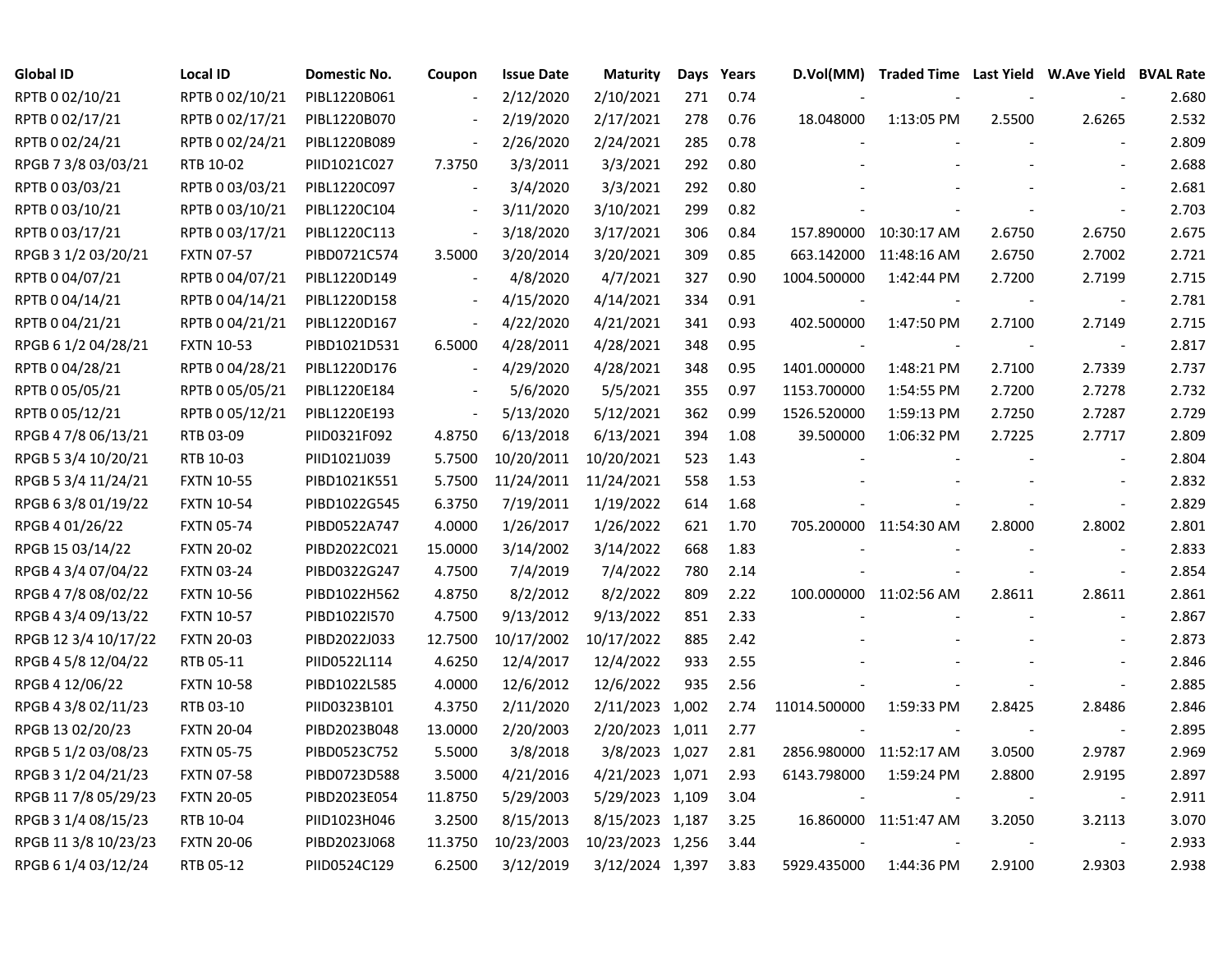| Global ID            | Local ID          | Domestic No. | Coupon  | <b>Issue Date</b> | <b>Maturity</b>        | Days | Years | D.Vol(MM)   | Traded Time Last Yield W.Ave Yield BVAL Rate |        |                          |       |
|----------------------|-------------------|--------------|---------|-------------------|------------------------|------|-------|-------------|----------------------------------------------|--------|--------------------------|-------|
| RPGB 4 1/2 04/20/24  | <b>FXTN 07-59</b> | PIBD0724D595 | 4.5000  | 4/20/2017         | 4/20/2024 1,436        |      | 3.93  |             |                                              |        |                          | 3.015 |
| RPGB 12 3/8 06/03/24 | <b>FXTN 20-07</b> | PIBD2024F075 | 12.3750 | 6/3/2004          | 6/3/2024 1,480         |      | 4.05  |             |                                              |        |                          | 2.966 |
| RPGB 12 7/8 08/05/24 | <b>FXTN 20-08</b> | PIBD2024H086 | 12.8750 | 8/5/2004          | 8/5/2024 1,543         |      | 4.23  |             |                                              |        |                          | 2.976 |
| RPGB 4 1/8 08/20/24  | <b>FXTN 10-59</b> | PIBD1024H595 | 4.1250  | 8/20/2014         | 8/20/2024 1,558        |      | 4.27  |             | 512.224052 11:52:01 AM                       | 3.0750 | 3.0750                   | 3.094 |
| RPGB 4 1/4 10/17/24  | <b>FXTN 05-76</b> | PIBD0524J762 | 4.2500  | 10/17/2019        | 10/17/2024 1,616       |      | 4.42  |             | 300.000000 11:39:31 AM                       | 2.9150 | 2.9150                   | 2.913 |
| RPGB 13 3/4 11/11/24 | <b>FXTN 20-09</b> | PIBD2024K091 | 13.7500 | 11/11/2004        | 11/11/2024 1,641       |      | 4.49  |             |                                              |        | $\blacksquare$           | 2.991 |
| RPGB 5 3/4 04/12/25  | <b>FXTN 07-61</b> | PIBD0725D618 | 5.7500  | 4/12/2018         | 4/12/2025 1,793        |      | 4.91  |             |                                              |        | $\overline{\phantom{a}}$ | 2.972 |
| RPGB 12 1/8 04/14/25 | <b>FXTN 20-10</b> | PIBD2025D103 | 12.1250 | 4/14/2005         | 4/14/2025 1,795        |      | 4.91  |             |                                              |        | $\overline{\phantom{a}}$ | 3.014 |
| RPGB 3 5/8 09/09/25  | <b>FXTN 10-60</b> | PIBD1025I608 | 3.6250  | 9/9/2015          | 9/9/2025 1,943         |      | 5.32  |             | 10.000000 11:31:25 AM                        | 3.1000 | 3.1000                   | 3.049 |
| RPGB 12 1/8 10/20/25 | <b>FXTN 20-11</b> | PIBD2025J116 | 12.1250 | 10/20/2005        | 10/20/2025 1,984       |      | 5.43  |             |                                              |        | $\overline{\phantom{a}}$ | 3.046 |
| RPGB 18 1/4 11/29/25 | <b>FXTN 25-01</b> | PIBD2525K015 | 18.2500 | 11/29/2000        | 11/29/2025 2,024       |      | 5.54  |             |                                              |        |                          | 3.053 |
| RPGB 10 1/4 01/19/26 | <b>FXTN 20-12</b> | PIBD2026A122 | 10.2500 | 1/19/2006         | 1/19/2026 2,075        |      | 5.68  |             |                                              |        | $\blacksquare$           | 3.062 |
| RPGB 6 1/4 02/14/26  | <b>FXTN 07-62</b> | PIBD0726B627 | 6.2500  | 2/14/2019         | 2/14/2026 2,101        |      | 5.75  |             | 1900.000000 11:38:55 AM                      | 2.9200 | 2.9200                   | 2.921 |
| RPGB 3 1/2 09/20/26  | RTB 10-05         | PIID1026I057 | 3.5000  | 9/20/2016         | 9/20/2026 2,319        |      | 6.35  |             | 24.100000 11:52:09 AM                        | 3.5750 | 3.2959                   | 3.543 |
| RPGB 6 1/4 10/20/26  | RTB 15-01         | PIID1526J019 | 6.2500  | 10/20/2011        | 10/20/2026 2,349       |      | 6.43  |             |                                              |        |                          | 3.110 |
| RPGB 8 12/07/26      | <b>FXTN 20-13</b> | PIBD2026L139 | 8.0000  | 12/7/2006         | 12/7/2026 2,397        |      | 6.56  |             |                                              |        |                          | 3.127 |
| RPGB 5 3/8 03/01/27  | RTB 15-02         | PIID1527C023 | 5.3750  | 3/1/2012          | 3/1/2027 2,481         |      | 6.79  |             |                                              |        |                          | 3.199 |
| RPGB 4 3/4 05/04/27  | <b>FXTN 10-61</b> | PIBD1027E617 | 4.7500  | 5/4/2017          | 5/4/2027 2,545         |      | 6.97  |             |                                              |        |                          | 3.336 |
| RPGB 8 5/8 09/06/27  | <b>FXTN 20-14</b> | PIBD2027I140 | 8.6250  | 9/6/2007          | 9/6/2027 2,670         |      | 7.31  |             |                                              |        | $\overline{\phantom{a}}$ | 3.241 |
| RPGB 6 1/4 03/22/28  | <b>FXTN 10-63</b> | PIBD1028C635 | 6.2500  | 3/22/2018         | 3/22/2028 2,868        |      | 7.85  |             | 2600.000000 10:26:13 AM                      | 3.2250 | 3.2202                   | 3.216 |
| RPGB 9 1/2 12/04/28  | <b>FXTN 20-15</b> | PIBD2028L151 | 9.5000  | 12/4/2008         | 12/4/2028 3,125        |      | 8.56  |             |                                              |        | $\overline{\phantom{a}}$ | 3.264 |
| RPGB 6 7/8 01/10/29  | <b>FXTN 10-64</b> | PIBD1029A644 | 6.8750  | 1/10/2019         | 1/10/2029 3,162        |      | 8.66  | 1876.900000 | 1:49:25 PM                                   | 3.1950 | 3.1948                   | 3.189 |
| RPGB 8 3/4 05/27/30  | <b>FXTN 20-16</b> | PIBD2030E166 | 8.7500  | 5/27/2010         | 5/27/2030 3,664 10.03  |      |       |             |                                              |        | $\overline{\phantom{a}}$ | 3.351 |
| RPGB 12 1/2 07/28/30 | <b>FXTN 25-02</b> | PIBD2530G029 | 12.5000 | 7/28/2005         | 7/28/2030 3,726 10.20  |      |       |             |                                              |        | $\overline{\phantom{a}}$ | 3.309 |
| RPGB 11 1/4 01/26/31 | <b>FXTN 25-03</b> | PIBD2531A032 | 11.2500 | 1/26/2006         | 1/26/2031 3,908 10.70  |      |       |             |                                              |        | $\blacksquare$           | 3.335 |
| RPGB 8 07/19/31      | <b>FXTN 20-17</b> | PIBD2031G171 | 8.0000  | 7/19/2011         | 7/19/2031 4,082 11.18  |      |       |             | 1174.790000 11:37:38 AM                      | 3.3180 | 3.3217                   | 3.326 |
| RPGB 9 3/8 10/05/31  | <b>FXTN 25-04</b> | PIBD2531J042 | 9.3750  | 10/5/2006         | 10/5/2031 4,160 11.39  |      |       |             |                                              |        | $\overline{a}$           | 3.387 |
| RPGB 5 7/8 02/02/32  | <b>FXTN 20-18</b> | PIBD2032B183 | 5.8750  | 2/2/2012          | 2/2/2032 4,280 11.72   |      |       |             |                                              |        |                          | 3.418 |
| RPGB 5 7/8 03/01/32  | RTB 20-01         | PIID2032C014 | 5.8750  | 3/1/2012          | 3/1/2032 4,308 11.80   |      |       |             |                                              |        |                          | 3.560 |
| RPGB 5 3/4 09/27/32  | <b>FXTN 20-19</b> | PIBD2032I195 | 5.7500  | 9/27/2012         | 9/27/2032 4,518 12.37  |      |       |             |                                              |        | $\overline{a}$           | 3.490 |
| RPGB 8 1/2 11/29/32  | <b>FXTN 25-05</b> | PIBD2532K057 | 8.5000  | 11/29/2007        | 11/29/2032 4,581 12.54 |      |       |             |                                              |        | $\overline{\phantom{a}}$ | 3.548 |
| RPGB 3 5/8 03/21/33  | <b>FXTN 20-20</b> | PIBD2033C206 | 3.6250  | 3/21/2013         | 3/21/2033 4,693 12.85  |      |       |             | 319.800000 11:51:58 AM                       | 3.9500 | 3.9500                   | 3.950 |
| RPGB 9 1/4 11/05/34  | <b>FXTN 25-06</b> | PIBD2534K062 | 9.2500  | 11/5/2009         | 11/5/2034 5,287 14.48  |      |       |             |                                              |        | $\blacksquare$           | 3.768 |
| RPGB 8 09/30/35      | <b>FXTN 25-07</b> | PIBD2535I071 | 8.0000  | 9/30/2010         | 9/30/2035 5,616 15.38  |      |       |             |                                              |        | $\overline{\phantom{a}}$ | 3.904 |
| RPGB 8 1/8 12/16/35  | <b>FXTN 25-08</b> | PIBD2535L086 | 8.1250  | 12/16/2010        | 12/16/2035 5,693 15.59 |      |       | 1039.042060 | 1:28:16 PM                                   | 4.4350 | 4.4350                   | 4.369 |